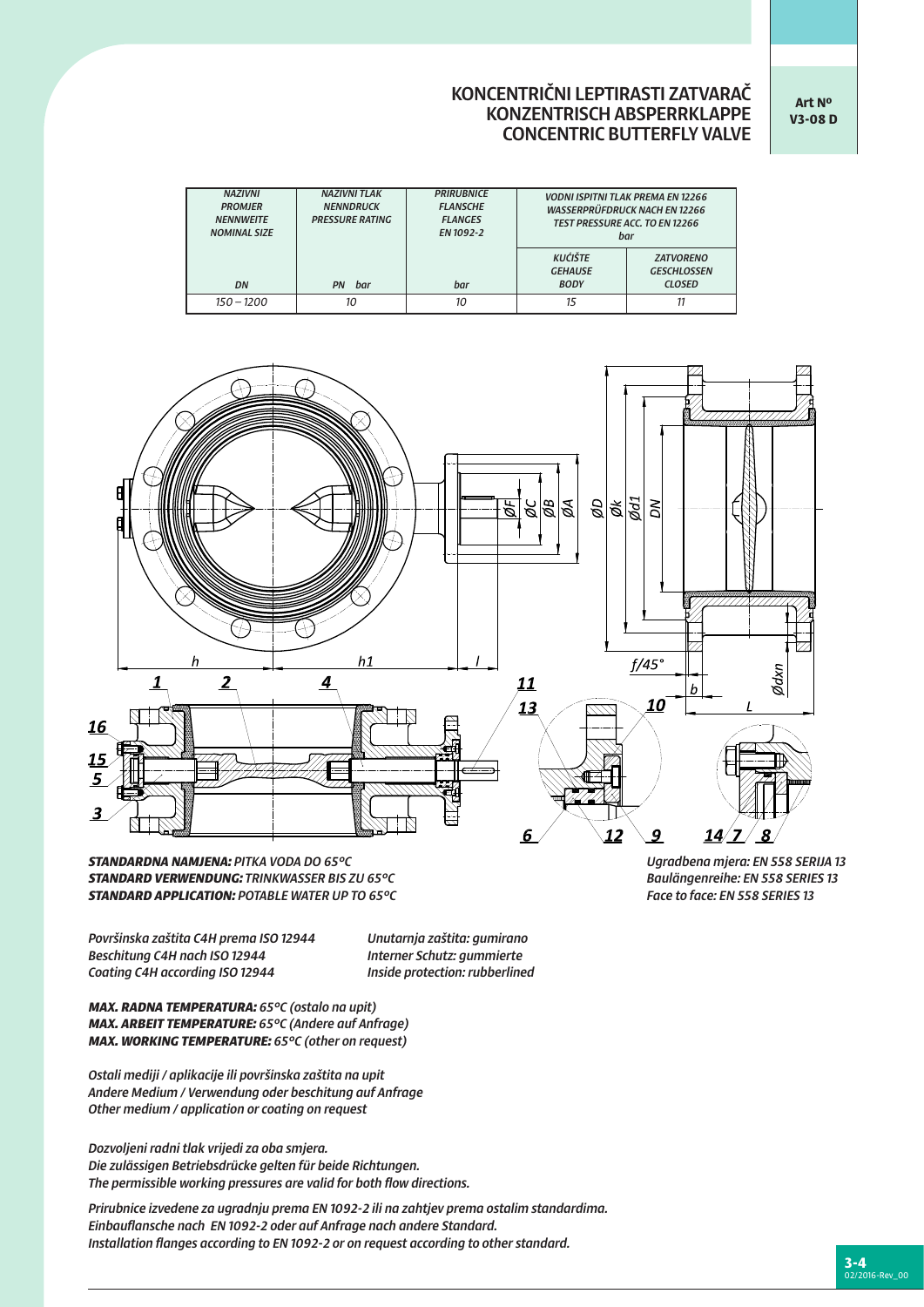**Art Nº V3-08 D**



| <b>POZICIJA</b><br><b>POSITION</b><br><b>POSITION</b> | <b>NAZIV POZICIJE</b> | <b>TEIL</b>           | <b>PART</b>          |                      |  |  |
|-------------------------------------------------------|-----------------------|-----------------------|----------------------|----------------------|--|--|
| 1                                                     | Kućište               | Gehäuse               | Body                 | <b>EN-GJS-400-15</b> |  |  |
| $\overline{2}$                                        | <b>Disk</b>           | <b>Disc</b>           | X2CrNiMoN 22-5-3     |                      |  |  |
| 3                                                     | Osovina               | Achse                 | Shaft                | X2CrNiMoN 22-5-3     |  |  |
| $\overline{4}$                                        | Vratilo               | Welle                 | <b>Driven Shaft</b>  | X2CrNiMoN 22-5-3     |  |  |
| 5                                                     | Poklopac              | <b>Deckel</b>         | Cover                | EN-GJS-400-15        |  |  |
| 6                                                     | <b>Brtvenica</b>      | <b>Dichtungbuchse</b> | Sealing bush         | <b>CC480K</b>        |  |  |
| $\overline{7}$                                        | Dvodijelni prsten     | Axiallager            | <b>Axial bearing</b> | <b>CC480K</b>        |  |  |
| 8                                                     | PAP ležaj             | <b>PAP Lager</b>      | <b>PAP</b> bearing   | <b>PTFE / NIRO</b>   |  |  |
| 9                                                     | Poklopac brtvenice    | Dichtungbuchse Deckel | Sealing bush cover   | <b>EN-GJS-400-15</b> |  |  |
| 10                                                    | <b>Vijak</b>          | <b>Schraube</b>       | <b>Screw</b>         | A4                   |  |  |
| 11                                                    | Pero                  | Passfeder             | Parallel key         | X2CrNiMoN 22-5-3     |  |  |
| 12                                                    | "O" brtva             | " $O$ " Ring          | " $O$ " ring         | <b>EPDM</b>          |  |  |
| 13                                                    | "O" brtva             | " $O$ " Ring          | " $O$ " ring         | <b>EPDM</b>          |  |  |
| 14                                                    | "O" brtva             | " $O$ " Ring          | " $O$ " ring         | <b>EPDM</b>          |  |  |
| 15                                                    | Vijak                 | <b>Schraube</b>       | <b>Screw</b>         | <b>A4</b>            |  |  |
| 16                                                    | Podložna pločica      | <b>Schaube</b>        | Washer               | A4                   |  |  |

*\* standardni materijali*

*\* ostali materijali na upit*

*\* Standardwerkstoffe*

*\* Andere Werkstoffe auf Anfrage*

*\* standard materials \* other materials on request*